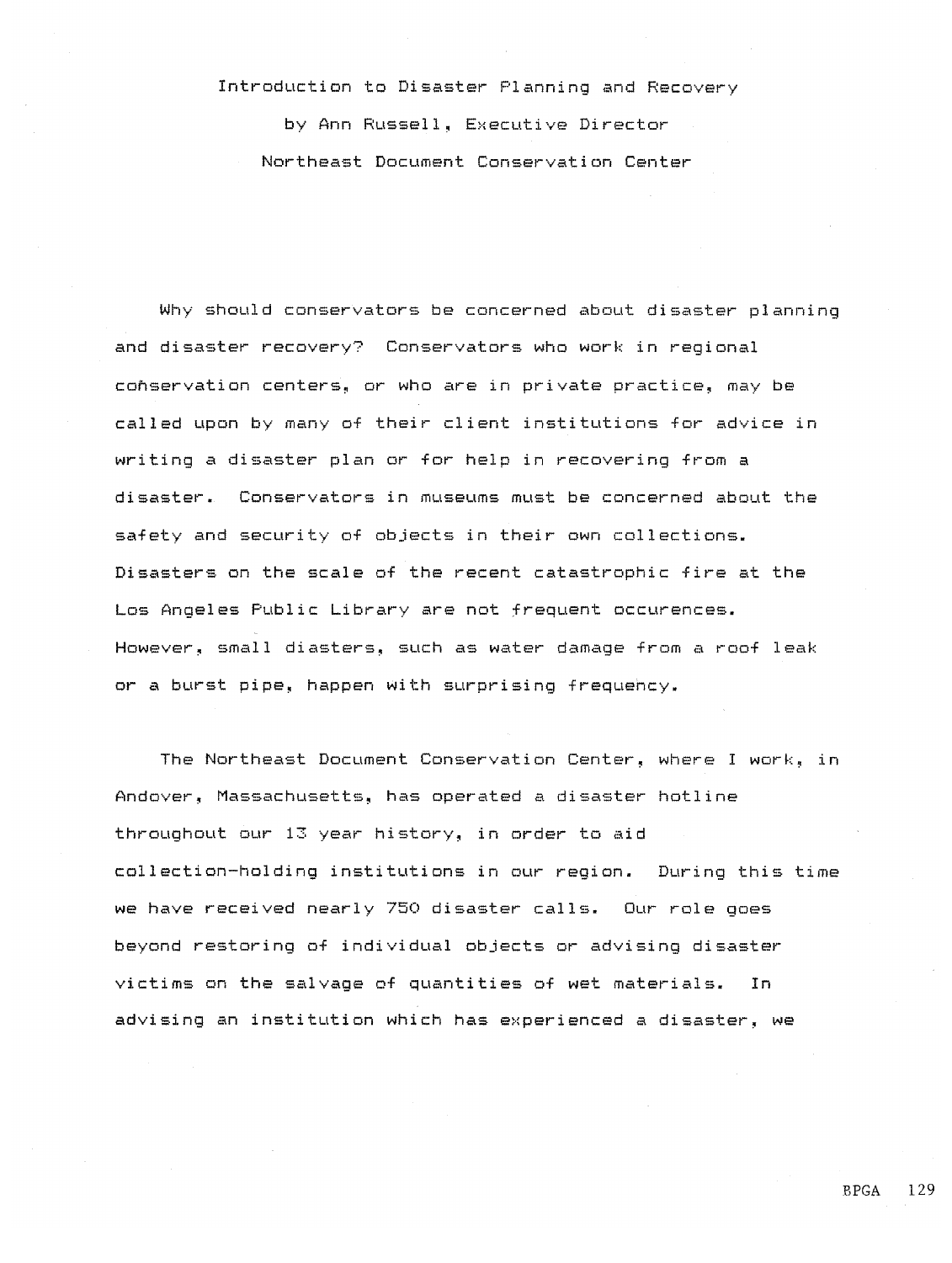focus first on restoring the environmental conditions. Our primary concern is for the safety of the mass of collections. even the materials which have not been directly damaged, in order to avoid potential damage from exposure to high humidity.

In her booklet, Disaster Prevention and Disaster Preparedness<sup>1</sup>·. Hilda Bohem offers two definitions of a disaster. The first is: "an event whose timing is unexpected and whose consequences are seriously destructive." The second is: "A disaster is what happens only if you are not prepared for it." She does not mean to suggest that if you bring your umbrella. it won"t rain. Rather, she is advising that if you are prepared for a disaster, the consequences may be far less disastrous.

It is safe to say that most museums and libraries do not have disaster plans. The major point which I would like to stress is that every institution needs a written disaster plan. When we think about disasters. most of us tend to say, "It will never happen to me." We tend to put off the writing of disaster

1. Hilda Bohem. Disaster Prevention and Disaster Prepar�dness. Office of the Assistant Vice President. Library Plans and Policies. Statewide Administration. University of California. Berkeley. California. April 1978.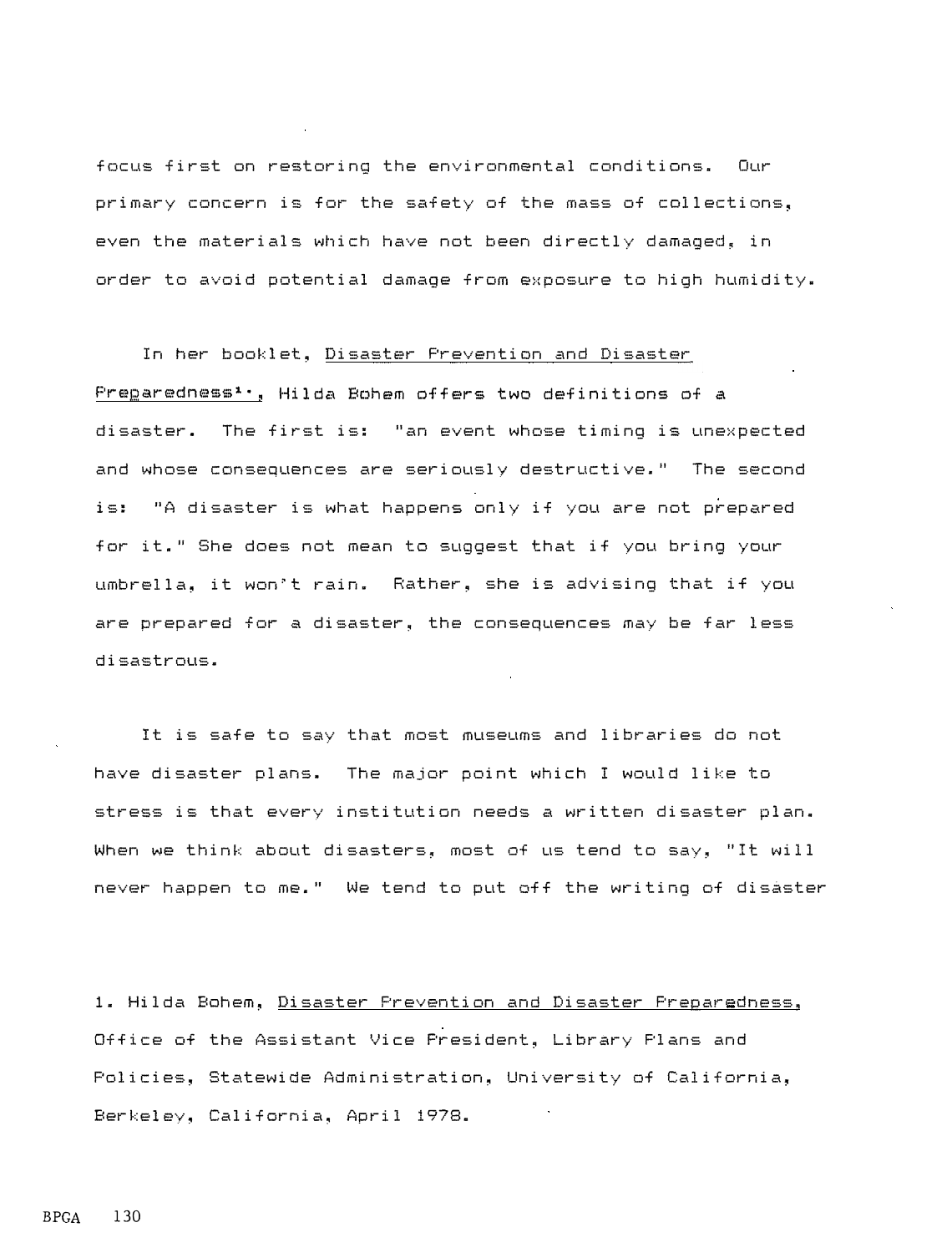procedures. NEDCC has developed a simple checklist for developing a disaster plan, available through our Field Service Office, which can be filled in fairly readily. It requires pulling together names and phone numbers of staff members, emergency services, sources of supplies and lists of priorities for salvage. The checklist can serve as the basis for major portions of a local disaster plan.

The first step of writing a disaster plan is understanding the risks of your geographic location and your building. Are you in an area where earthquakes are frequent, or near a river which floods periodically?. If you live in a coastal area which has experienced hurricane damage in the past, then your disaster plan should certainly include provisions for coping with high winds, flooding and intense rain. As you develop your plan, try to envision the worst-case scenario: no power, no electricity, no telephone communication, no fresh water.

Understand the history of your building. If there has been a previous problem with the structure, chances are the same problem will recur. If your institution has had trouble with roof leaks, find out whether the roof has truly been repaired, or whether it has merely been bandaged. If the repair was merely cosmetic, chances are it will leak again.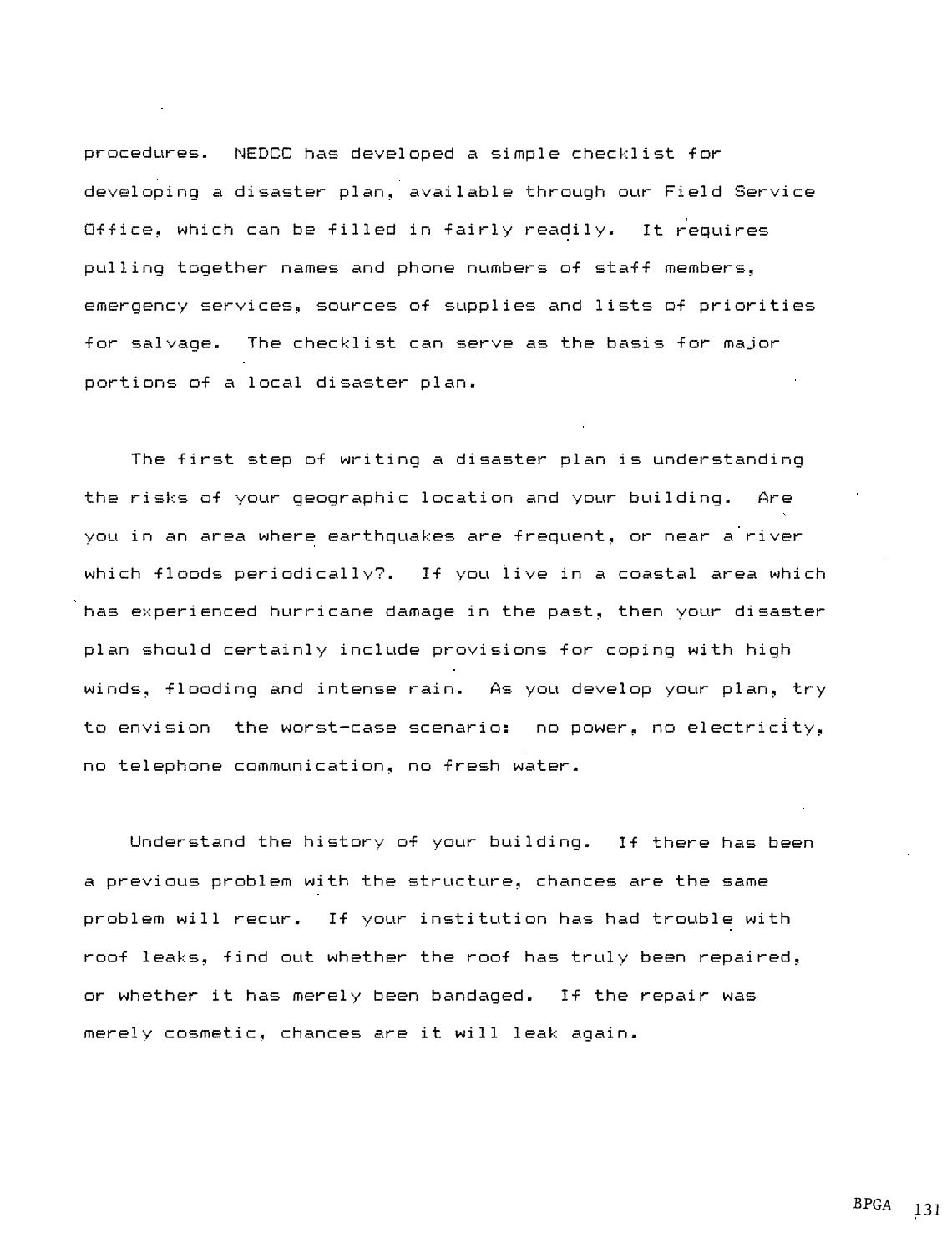Make an inspection of your building for potential fire hazards, such as overloaded circuits, faulty wiring and free-standing stacks with openings �etween the floors which can serve as conduits for flames. Checklists are available from the National Fire Protection Association in Quincy, Massachusetts. Make a check for water risks to the building and to the collections. If collections are stored under leaky pipes, move them. If they are stored in basements or on the floors, transfer them to higher levels, or at least raise them up several jnches on palettes.

The next step in developing your disaster plan is to appoint a disaster team. In a small institution, this may be a single individual plus volunteers. In a larger institution, it may consist of several individuals, including the head of maintenance, an administrator, the conservator if there is one, and a curator or bibliographer. The members of the disaster team should keep copies of the written disaster plan at home as well as at their desks.

A list should be prepared of the telephone numbers of the members of the disaster team, including telephone numbers of the local police and fire departments. Copies of the list should be distributed to all members of the team and should be updated regularly. Copies should also be given to the fire and police departments.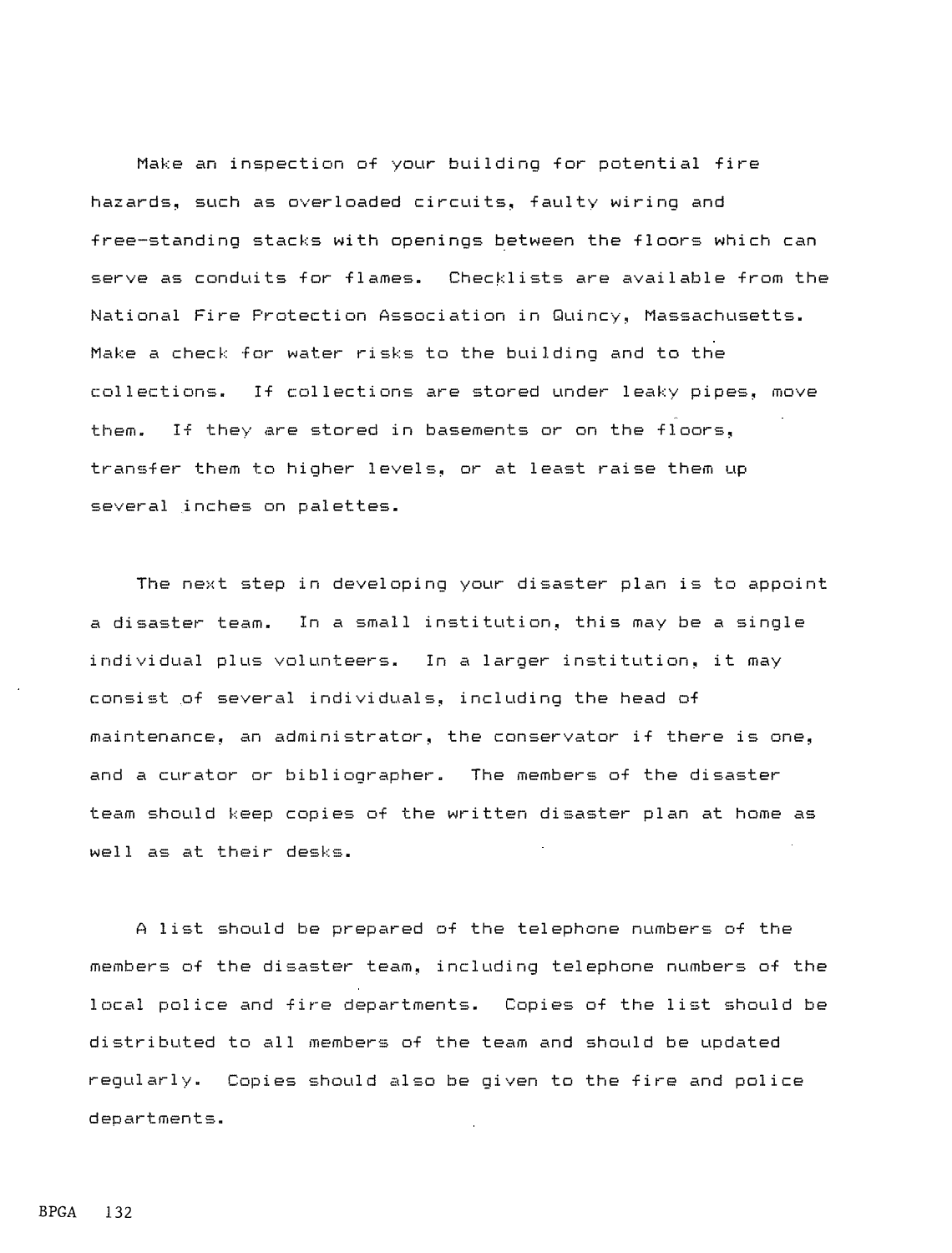As part of your preparation for coping with disasters, brief the members of the disaster team on the safety features of the building. Make sure they know how to handle the fire extinguishers. Hold a fire drill. Teach them emergency or evacuation procedures. Make sure the members of the team know where the cutoff valve for the water is.

Another important step in developing a disaster plan is identifying objects and collections which are a priority for salvage. Provisions should be made for transferring these collections to a place of safety at a time of disaster. An institution"s catalog or inventory has an exceptionally high replacement value, and it should always be included as one of the priorities for salvage.

Prepare a list of last-minute emergency procedures which should be carried out before vacating the building when natural disaster strikes (e.g. hurricane). This should include evacuating the staff and the public, shutting off the electricity and gas� and removing priority collections and valuable materials which are stored in places where they are endangered. If there is time, collections should be covered with polyethylene sheeting. Ap�oint the most stubborn member of the staff to carry out these last-minute safety procedures.

BPGA 133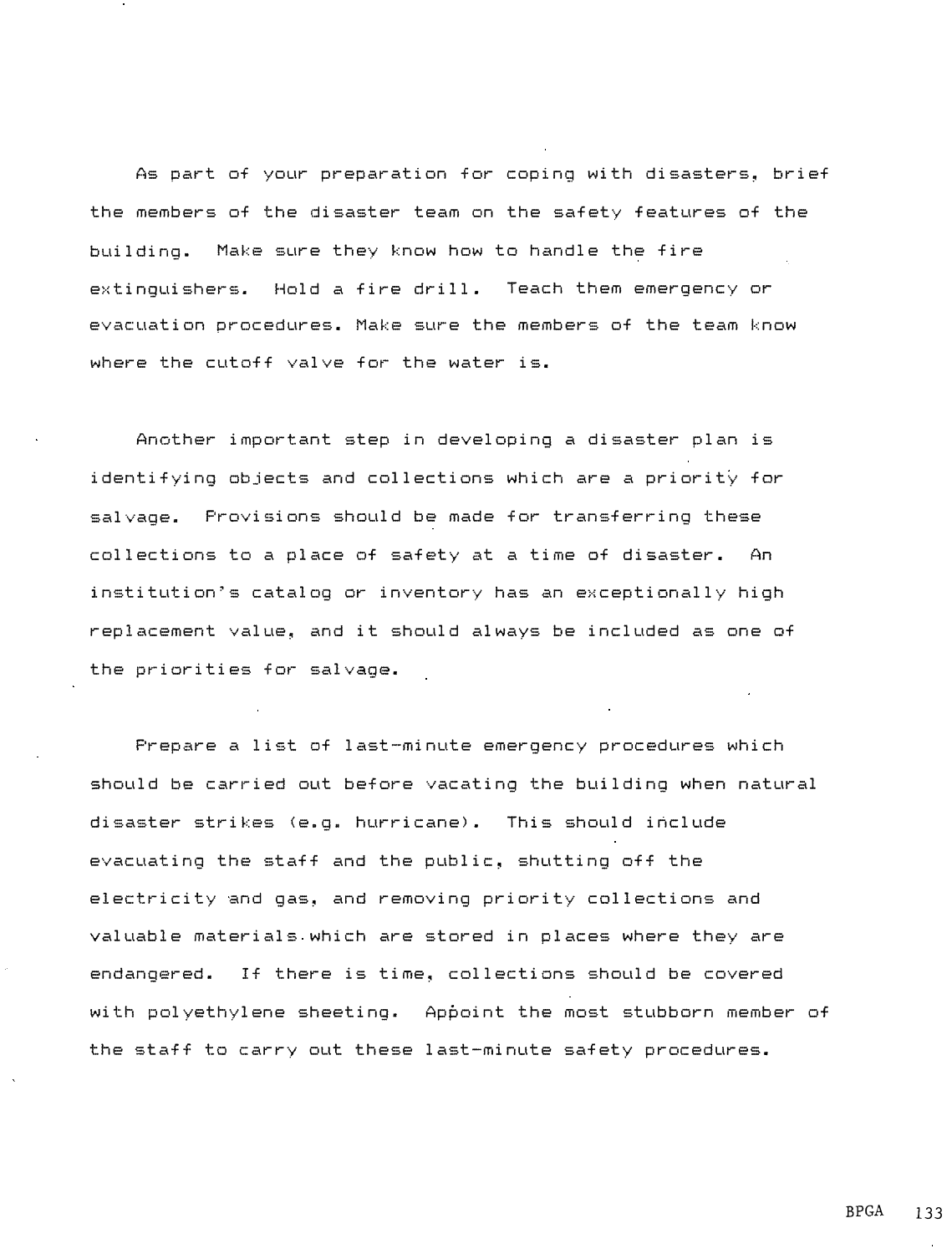An essential part of the diaster plan should be a list of the names and telephone numbers of sources of emergency services and supplies. Some of the services that should be included in a disaster plan are an emergency conservation facility, a cold storage facility, and a freeze-dry facility. A space for air drying of wet materials should be identified. Lists of potential volunteers may be included. In addition, the plan should include a list of sources of emergency supplies, such as plastic milk crates, polyethylene sheeting, paper toweling, freezer wrap, humidifiers, portable generators, and pumps.

Once the plan has been written, hold a meeting of the entire staff to brief them about the provisions of the plan. This is a way of transmitting important information, which will be useful to them at the time of a disaster . Holding such a meeting also helps to give the staff a message that security and disaster prevention are serious concerns of the administrators of the institution.

Let us now move from the subject of planning for disaster to the subject of recovery once a disaster does occur. In most cases, the damage caused by water from the fireman's hose is more seriously destructive than the fire itself. Fire may

BPGA 134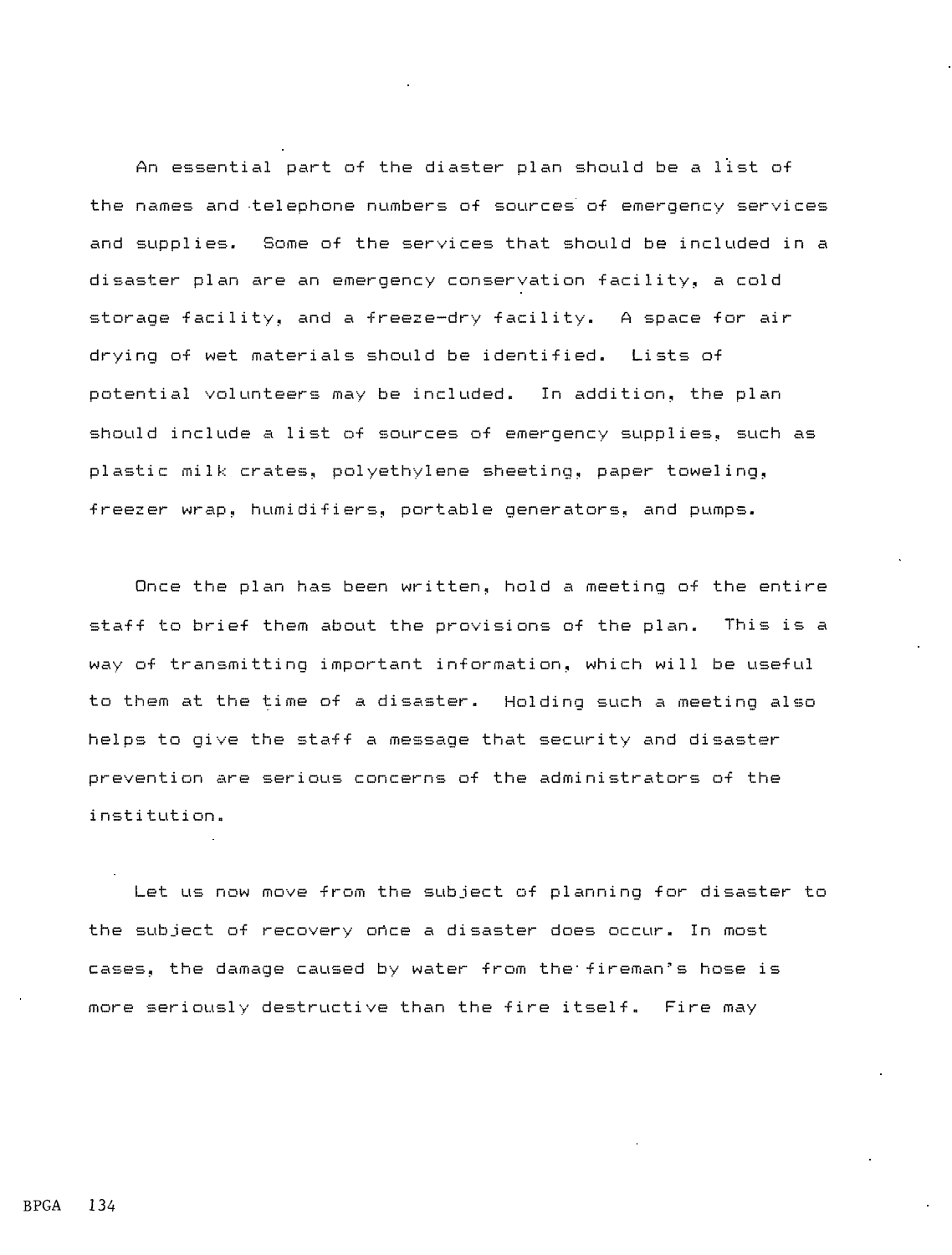reduce your object to cinders, in which case, no salvage measures are needed. Or, as is more often the case, the damage may be superficial. But no matter what the extent of the loss, fire damaged objects are in stable condition. Objects which have become wet during the course of a disaster present a more serious problem, requiring immediate action. This is because of the danger of mold growth on wet or damp materials, which can cause irreversible damage.

Water is seriously harmful to books and paper. It causes books to stain, warp and cockle. Paper is hygroscopic, which means that it absorbs water. Wet books often swell to such an extent that they break their bindings. Wet books on shelves **will** swell until they become tightly wedged in place. They can swell with such force that they actually twist the metal shelving, causing it to topple over.

After a disaster has occurred, do not attempt to reenter the building until the fire is put out or until the water subsides. Enter with caution and follow the direction of the fire department. Protecting your own life must come before protecting your collections.

BPGA 135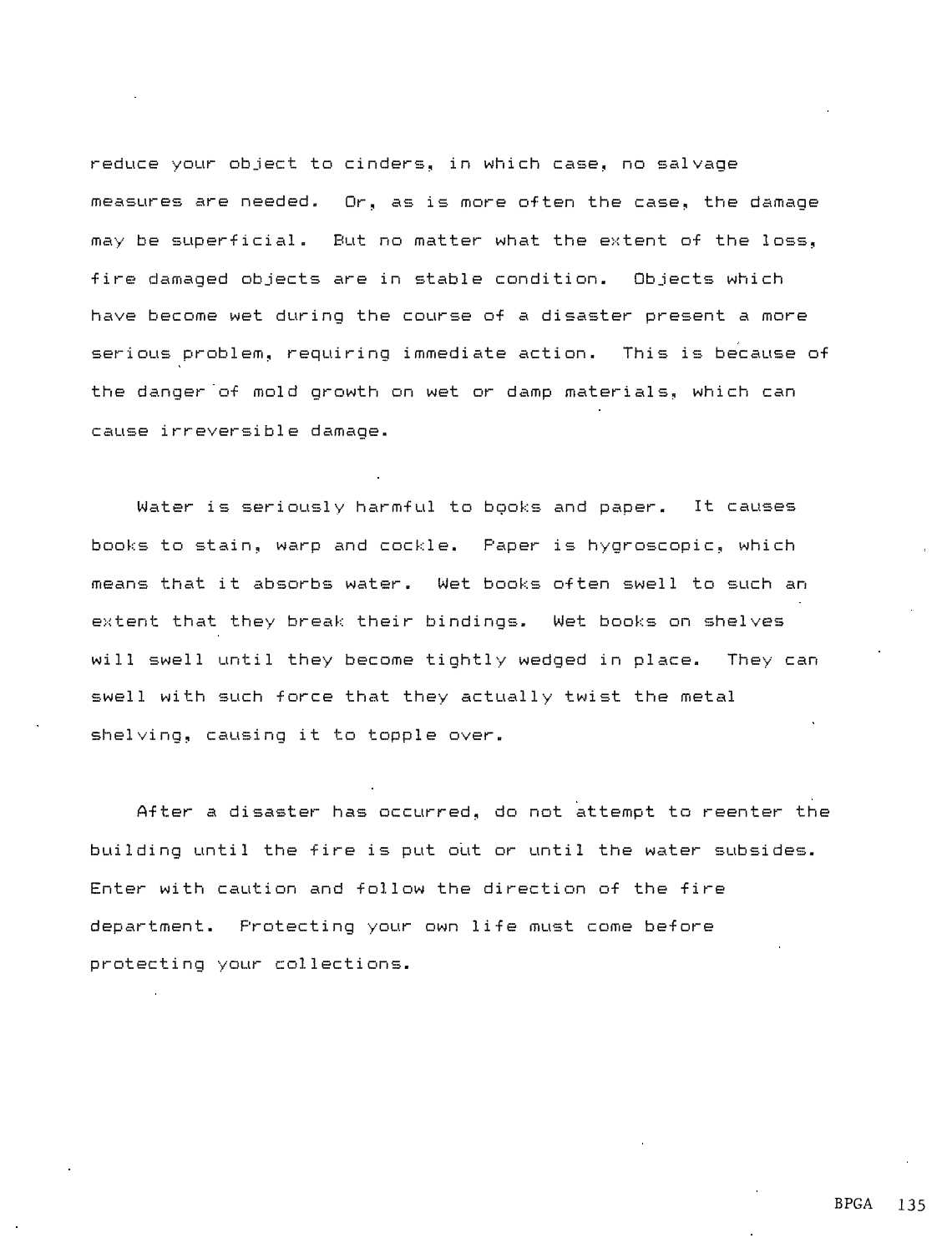Upon entering the building, your first concern should be re-establishing environmental conditions which are non-damaging to the collections. If there is climate control equipment, use it to keep temperatures below 70°F and to reduce humidity below 50%. If not, and the air outside is cooler and drier than inside, open the windows (but not if freezing might occur). Employ fans in order to step up the circulation of air, and keep the area as cool and dry as possible. Commercial dehumidification services are available to reduce the moisture in damp buildings. Their equipment may be needed to reduce the humidity, especially if water has been absorbed in carpets, flooring material, and furniture.

Organize the staff to begin removing the wet materials to air conditioned space, either within the building or off premises. Begin with any material on the floor, in order to clear a path for the movement of personnel and objects. Keep careful records of all materials which are moved.

Decide which materials should be discarded, which should be replaced, which should be freeze-dried, and which require further �estoration by a professional conservator. Contact your insurance company to see if insurance coverage applies. The extent of your insurance coverage will almost certainly have an impact on your decision about the conservation options for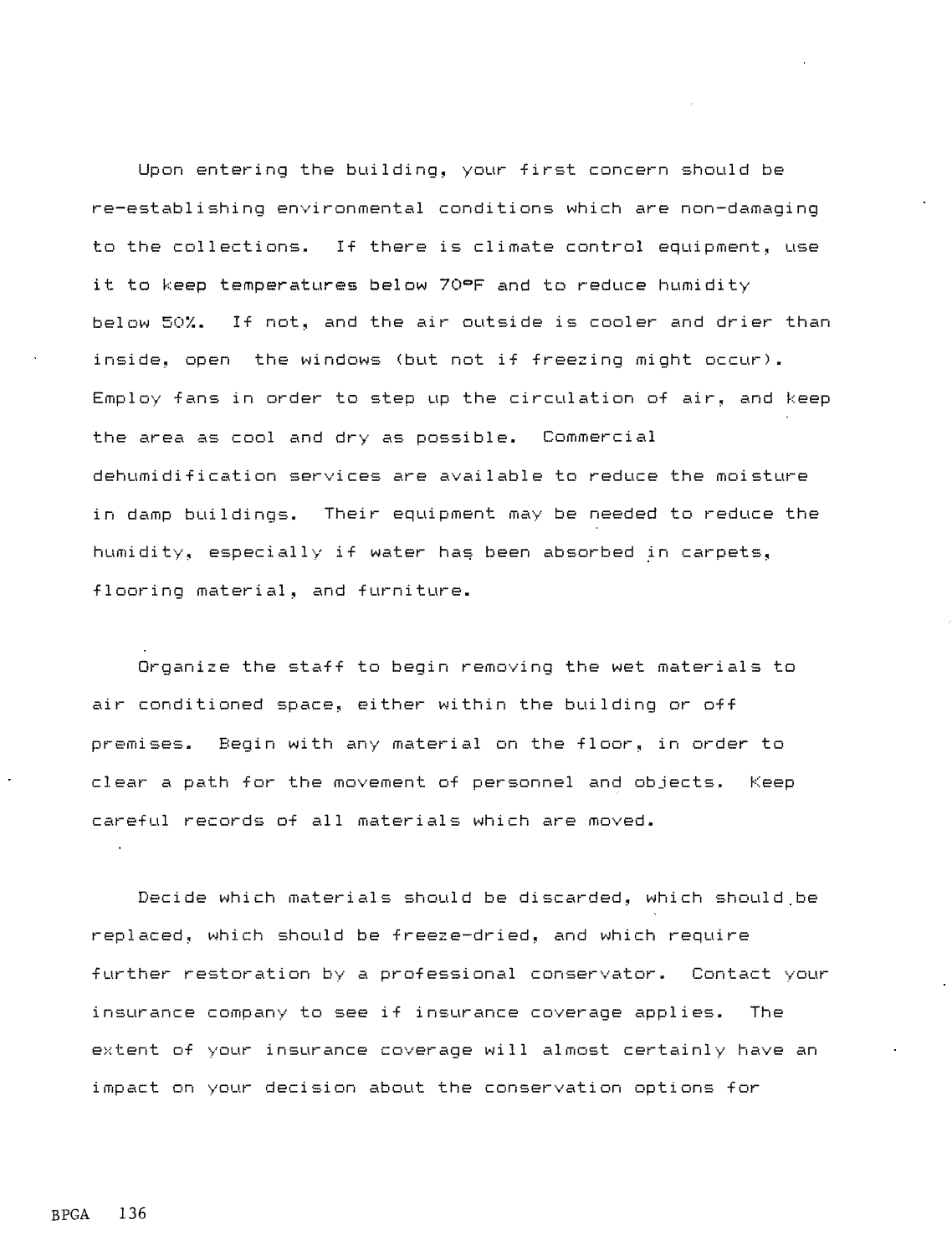damaged materials. Almost any individual object can be restored, but the cost is apt to be prohibitively high except for extremely rare and valuable objects.

Determine whether materials can be air dried right away or whether they will be frozen to stabilize them. For a small amount of wet material, if the weather is not excessively humid or hot, or if dehumidification equipment is available, it may be possible to air dry all of the material at once. Or it may be possible to air dry the high priority material right away. However, if there is a larger quantity of wet material, books and documents which cannot immediately be air dried should be frozen. Prior to placing them in a freezer, place freezer **wrap** between books to prevent sticking. Documents should be wrapped in small bundles. The contents should be identified on the outside.

Larger amounts of materials can be packed in plastic milk crates and moved to a cold storage facility. Virtually any commercial cold storage locker is suitable for this purpose. It is best to freeze materials at a temperature of -20°F. Freezing the material, in effect, buys time, until you are able to determine what further action will be taken. At this point, there are two options: air dry or freeze dry. If you decide to air dry the materials, they can be thawed in small batches and air dried a few at a time, as space and staff time permits.